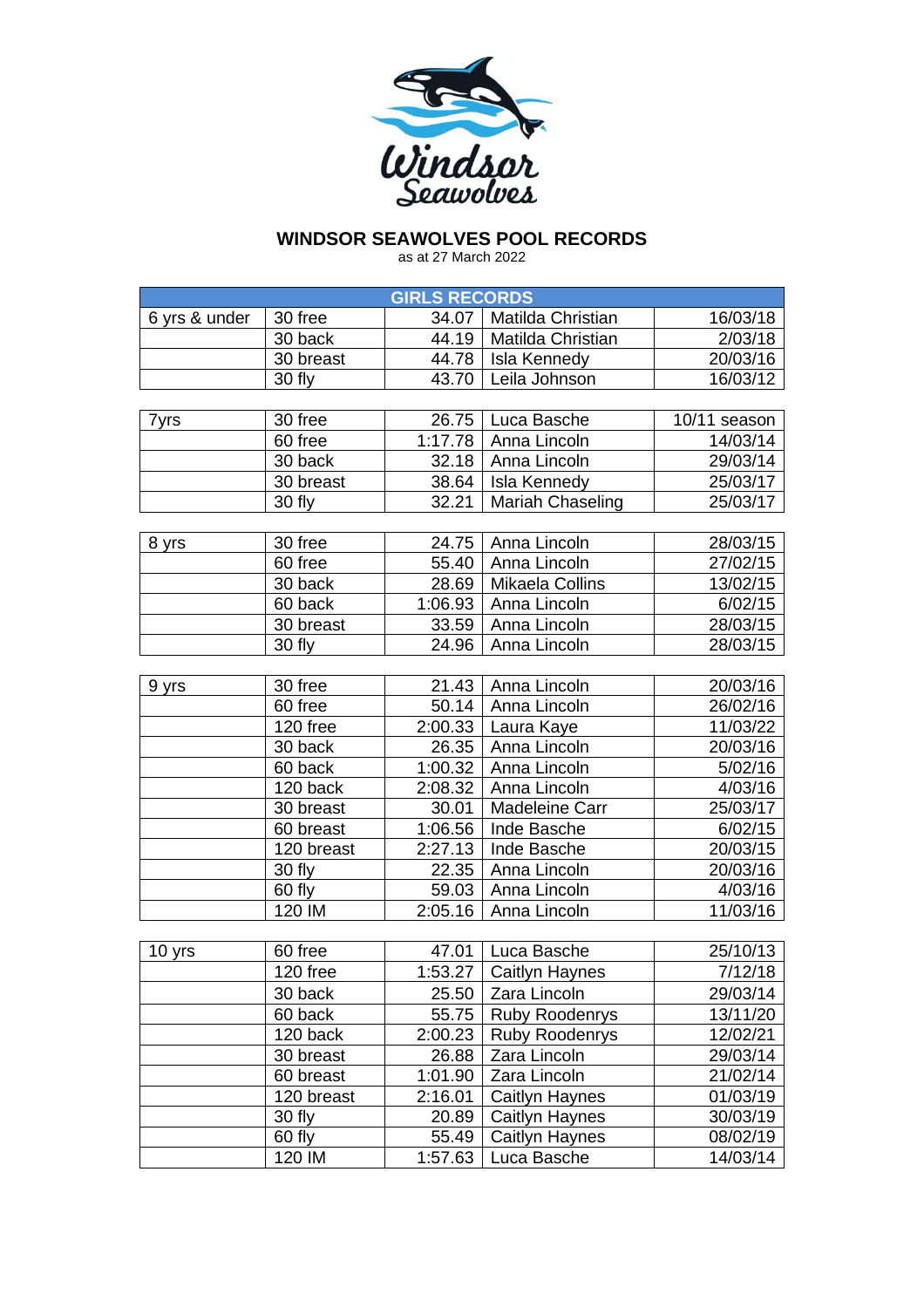

| 11yrs  | 60 free    | 42.16   | Luca Basche            | 28/03/15 |
|--------|------------|---------|------------------------|----------|
|        | 120 free   | 1:43.24 | <b>Mikaela Collins</b> | 3/11/17  |
|        | 60 back    | 49.34   | Luca Basche            | 28/03/15 |
|        | 120 back   | 1:55.32 | <b>Ruby Roodenrys</b>  | 04/02/22 |
|        | 60 breast  | 56.42   | Zara Lincoln           | 28/03/15 |
|        | 120 breast | 2:05.49 | Zara Lincoln           | 20/03/15 |
|        | 60 fly     | 51.06   | Luca Basche            | 28/03/15 |
|        | 120 IM     | 1:51.86 | Luca Basche            | 20/03/15 |
|        |            |         |                        |          |
| 12 yrs | 60 free    | 39.32   | Luca Basche            | 20/03/16 |
|        | 120 free   | 1:37.61 | Inde Basche            | 1/12/17  |
|        | 60 back    | 47.66   | Mikaela Collins        | 16/11/18 |
|        | 120 back   | 1:43.27 | Mikaela Collins        | 23/11/18 |
|        | 60 breast  | 54.43   | Zara Lincoln           | 20/03/16 |
|        | 120 breast | 1.59.87 | Inde Basche            | 2/03/18  |
|        | 60 fly     | 46.56   | Laura Morrison         | 16/03/13 |
|        | 120 IM     | 1:44.59 | Inde Basche            | 9/03/18  |
|        |            |         |                        |          |

| 13 yrs & over | 60 free    | 38.69   | <b>Emily Poole</b>    | 10/11 season |
|---------------|------------|---------|-----------------------|--------------|
|               | 120 free   | 1:30.36 | Inde Basche           | 7/12/18      |
|               | 60 back    | 47.58   | Inde Basche           | 30/11/18     |
|               | 120 back   | 1:43.83 | Inde Basche           | 23/11/18     |
|               | 60 breast  | 52.93   | Inde Basche           | 2/11/18      |
|               | 120 breast | 1:55.78 | Inde Basche           | 16/11/18     |
|               | 60 fly     | 44.57   | Laura Morrison        | 29/03/14     |
|               | 120 IM     |         | $1:39.63$ Emily Poole | 10/11 season |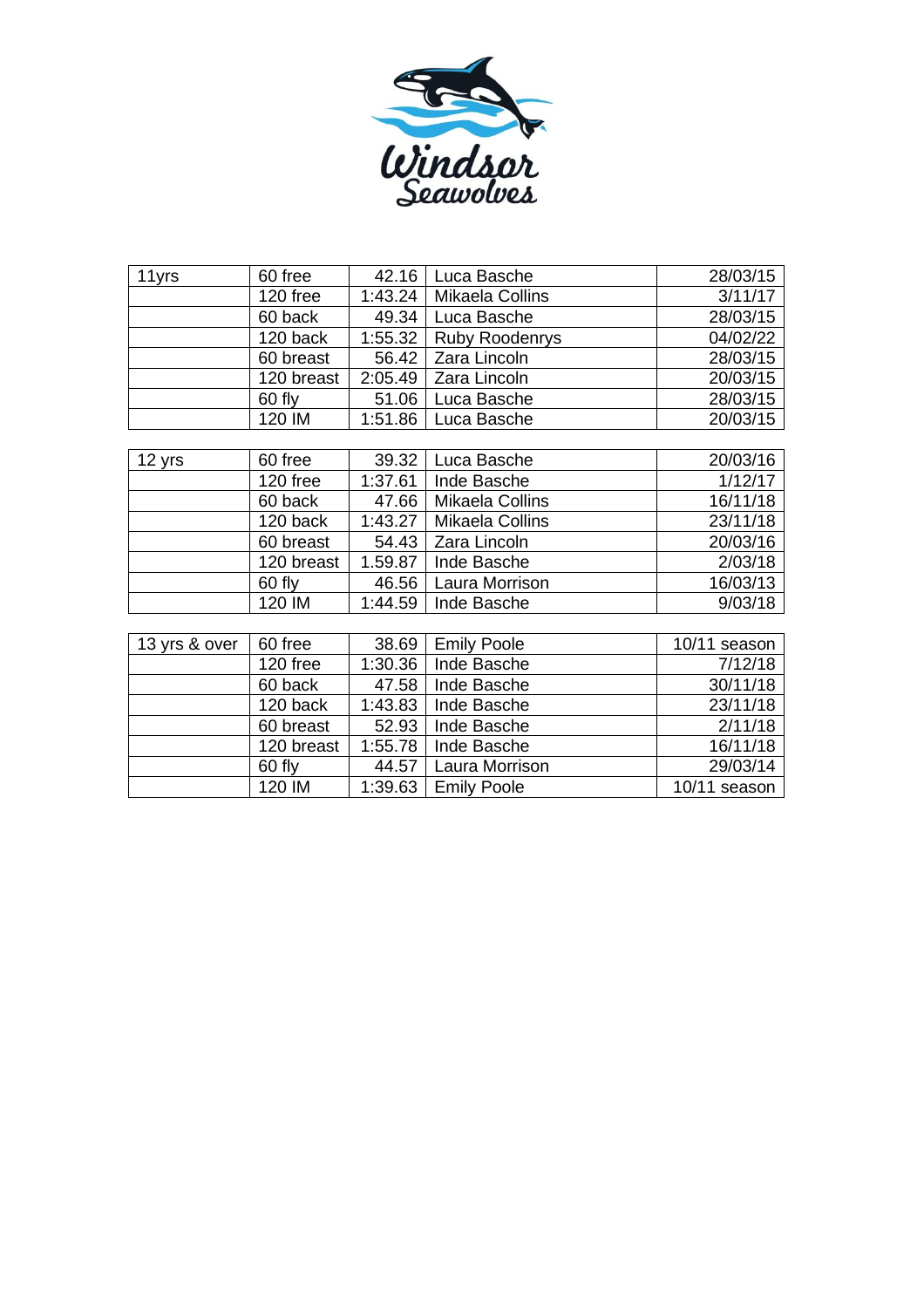

| <b>BOYS RECORDS</b> |                       |         |                         |          |  |  |
|---------------------|-----------------------|---------|-------------------------|----------|--|--|
| 6yrs & under        | 30 free               | 40.57   | Luke De Zotti           | 13/02/15 |  |  |
|                     | 30 back               |         | 45.19   Mason Pollock   | 30/03/19 |  |  |
|                     | 30 breast             |         | 46.06   Nicholas Pincus | 4/02/22  |  |  |
|                     | 30 fly                |         | 41.36   Thomas Harding  | 2/03/12  |  |  |
|                     |                       |         |                         |          |  |  |
| 7 yrs               | 30 free               | 27.79   | <b>Oliver Bowater</b>   | 10/02/17 |  |  |
|                     | 60 free               | 1:05.36 | <b>Oliver Bowater</b>   | 3/03/17  |  |  |
|                     | 30 back               | 34.72   | Joseph Gannon           | 29/03/14 |  |  |
|                     | 30 breast             | 35.39   | Cooper Kennedy          | 28/03/15 |  |  |
|                     | 30 fly                | 34.37   | <b>Mason Pollock</b>    | 31/01/20 |  |  |
|                     |                       |         |                         |          |  |  |
| 8 yrs               | 30 free               |         | 24.18   Oliver Bowater  | 24/03/18 |  |  |
|                     | 60 free               |         | 57.76   Oliver Bowater  | 9/02/18  |  |  |
|                     | 120 free              | 2.08.22 | <b>Oliver Bowater</b>   | 16/03/18 |  |  |
|                     | 30 back               | 30.30   | <b>Mason Pollock</b>    | 28/03/21 |  |  |
|                     | 60 back               | 1:10.98 | <b>Mason Pollock</b>    | 19/03/21 |  |  |
|                     | 30 breast             | 30.60   | Cooper Kennedy          | 20/03/16 |  |  |
|                     | 60 breast             | 1:09.42 | Cooper Kennedy          | 11/03/16 |  |  |
|                     | 30 fly                | 26.63   | <b>Mason Pollock</b>    | 28/03/21 |  |  |
|                     |                       |         |                         |          |  |  |
| 9 yrs               | 30 free               |         | 21.98   Marcus Kwan     | 27/03/22 |  |  |
|                     | 60 free               | 50.99   | <b>Maverick Harris</b>  | 2/03/18  |  |  |
|                     | 120 free              | 2:03.50 | Jarah Chaseling         | 11/03/16 |  |  |
|                     | 30 back               | 26.55   | <b>Oliver Bowater</b>   | 30/03/19 |  |  |
|                     | 60 back               | 1:00.69 | <b>Oliver Bowater</b>   | 01/03/19 |  |  |
|                     | $\overline{120}$ back | 2.11.45 | <b>Mason Pollock</b>    | 18/03/22 |  |  |
|                     | 30 breast             | 29.15   | Cooper Kennedy          | 25/03/17 |  |  |
|                     | 60 breast             | 1:04.31 | Cooper Kennedy          | 21/10/16 |  |  |
|                     | 120Breast             | 2:30.32 | Jarah Chaseling         | 26/02/16 |  |  |
|                     | 30 fly                | 24.69   | Dylan Reid              | 28/03/21 |  |  |
|                     | 60 fly                | 1:00.28 | <b>Dylan Reid</b>       | 18/03/22 |  |  |
|                     | 120 IM                | 2:11.64 | Jarah Chaseling         | 26/02/16 |  |  |
|                     |                       |         |                         |          |  |  |
| 10 yrs              | 60 free               | 43.86   | Jarah Chaseling         | 25/03/17 |  |  |
|                     | 120 free              | 1:42.91 | Jarah Chaseling         | 24/02/17 |  |  |
|                     | 30 back               | 24.88   | Joseph Gannon           | 25/03/17 |  |  |
|                     | 60 back               | 53.57   | Luke Morrison           | 21/03/14 |  |  |
|                     | 120 back              | 2:02.57 | Jarah Chaseling         | 17/02/17 |  |  |
|                     | 30 breast             | 27.59   | Jarah Chaseling         | 25/03/17 |  |  |
|                     | 60 breast             | 1:02.85 | Jarah Chaseling         | 3/02/17  |  |  |
|                     | 120 breast            | 2:14.07 | Jarah Chaseling         | 3/03/17  |  |  |
|                     | 30 fly                | 23.22   | <b>Lincoln Mills</b>    | 27/03/22 |  |  |
|                     | 60 fly                | 1:02.18 | <b>Dylan Reid</b>       | 11/03/22 |  |  |
|                     | 120 IM                | 1:55.86 | Jarah Chaseling         | 3/02/17  |  |  |